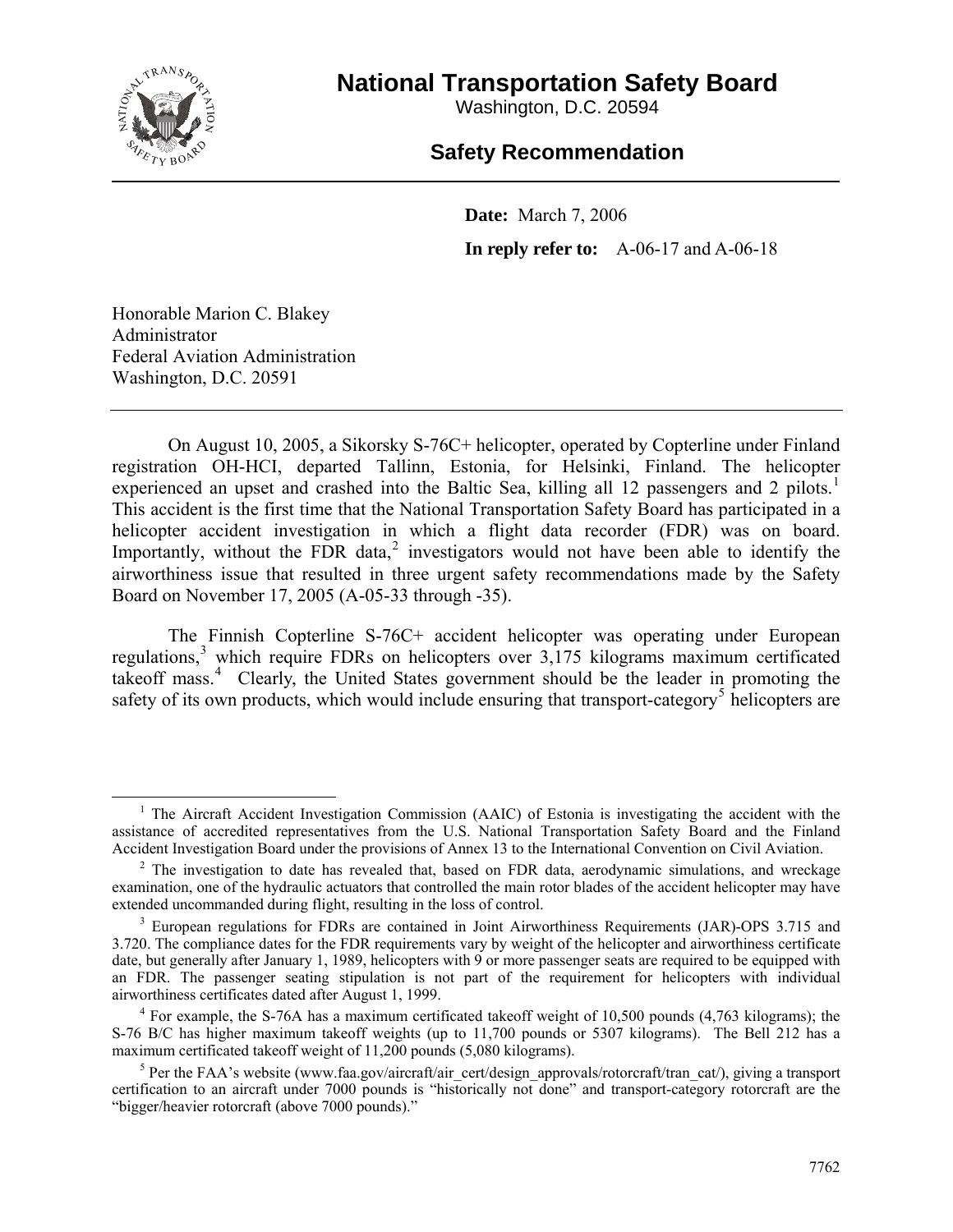equipped with the flight recorders<sup>[6](#page-1-0)</sup> necessary to gather data critical to diagnosing safety shortcomings in the passenger-carrying helicopter fleet. However, this is not the case.

Prior to 1988, Federal regulations required FDRs on large airplanes only; FDRs for smaller airplanes and rotorcraft<sup>[7](#page-1-1)</sup> were not included. On June 19, 1987, the Safety Board issued several flight recorder recommendations (Safety Recommendations A-87-77 through -89) to the Federal Aviation Administration (FAA) citing the critical need for recorded data during Board investigations. These recommendations became the basis for the current flight recorder regulations (issued July 11, 19[8](#page-1-2)8, and effective October 11, 1991). <sup>8</sup> Current regulations require an FDR on multiengine, turbine-powered rotorcraft with 10 or more passenger seats. $9$  However, in numerous accident investigations involving this category of helicopter, the Board has found that the helicopter was equipped with a cockpit voice recorder (CVR) only—if it was equipped with a recorder at all. Since October 11, 1991, the Board has investigated 2,751 helicopter accidents<sup>[10](#page-1-4)</sup> and, as previously mentioned, found only one helicopter equipped with an FDR. The wording of the current flight recorder regulations, along with the FAA's policies of relieving helicopter operators from the regulations, allows transport-category helicopters to operate without flight recorders.

Flight recorders are critical for obtaining accident information on aircraft models used for transporting passengers. Flight recorders on transport-category helicopters are especially critical given the complex flight dynamics, transmission and rotor mechanics, stability and control systems, and other unique attributes of larger passenger-carrying helicopters. However, after several years of lobbying by the helicopter industry, the FAA amended the FDR regulations on July 18, 2003, permanently excepting several transport-category rotorcraft operating under 14 *Code of Federal Regulations* (CFR) Part 135, including the Sikorsky S-76A and the Bell 212

 $9$  Title 14 CFR 135.152(a) states the following:

Paragraph (k) states the following:

<span id="page-1-0"></span> <sup>6</sup>  $<sup>6</sup>$  The term "flight recorders" refers to all crash-protected recording devices installed on aircraft, including but not limited to, flight data recorders (FDRs), cockpit voice recorders (CVRs), and onboard image re</sup> not limited to, flight data recorders (FDRs), cockpit voice recorders (CVRs), and onboard image recorders.<br><sup>7</sup> Title 14 *Code of Federal Regulations* (CFR) Part 1.1 states: "*Helicopter* means a rotorcraft that, for its

<span id="page-1-1"></span>horizontal motion, depends principally on its engine-driven rotors." "*Rotorcraft* means a heavier-than-air aircraft that depends principally for its support in flight on the lift generated by one or more rotors." "*Aircraft* means a device that is used or intended to be used for flight in the air."

<span id="page-1-3"></span><span id="page-1-2"></span> $8$  Several sections of the regulations were changed to upgrade the flight recorder requirements, including 14 CFR Parts 23, 25, 27, 29, 91, 121, 125, and 135 [see 53 *Federal Register* (FR) 26134]. The FDR carriage requirements are in 14 CFR Part 135.152 and the CVR carriage requirements are in 14 CFR Part 135.151. The recorder carriage requirements for 14 CFR Part 91 operations are contained in 14 CFR Part 91.609.

No person may operate under this part a multi-engine, turbine-engine powered airplane or rotorcraft having a passenger seating configuration, excluding any required crewmember seat, of 10 to 19 seats, that was either brought onto the U.S. registry after, or was registered outside the United States and added to the operator's U.S. operations specifications after October 11, 1991, unless it is equipped with one or more approved flight recorders that use a digital method of recording and storing data and a method of readily retrieving that data from the storage medium.

For aircraft manufactured before August 18, 1997, the following aircraft types need not comply with this section: Bell 212, Bell 214ST, Bell 412, Bell 412SP, Boeing Chinook  $(BV-234)$ , Boeing/Kawasaki Vertol 107 (BV/KV-107-II), deHavilland DHC-6, Eurocopter Puma 330J, Sikorsky 58, Sikorsky 61N, Sikorsky 76A.

<span id="page-1-4"></span> $10$  The total includes all helicopters (both transport and non-transport-category).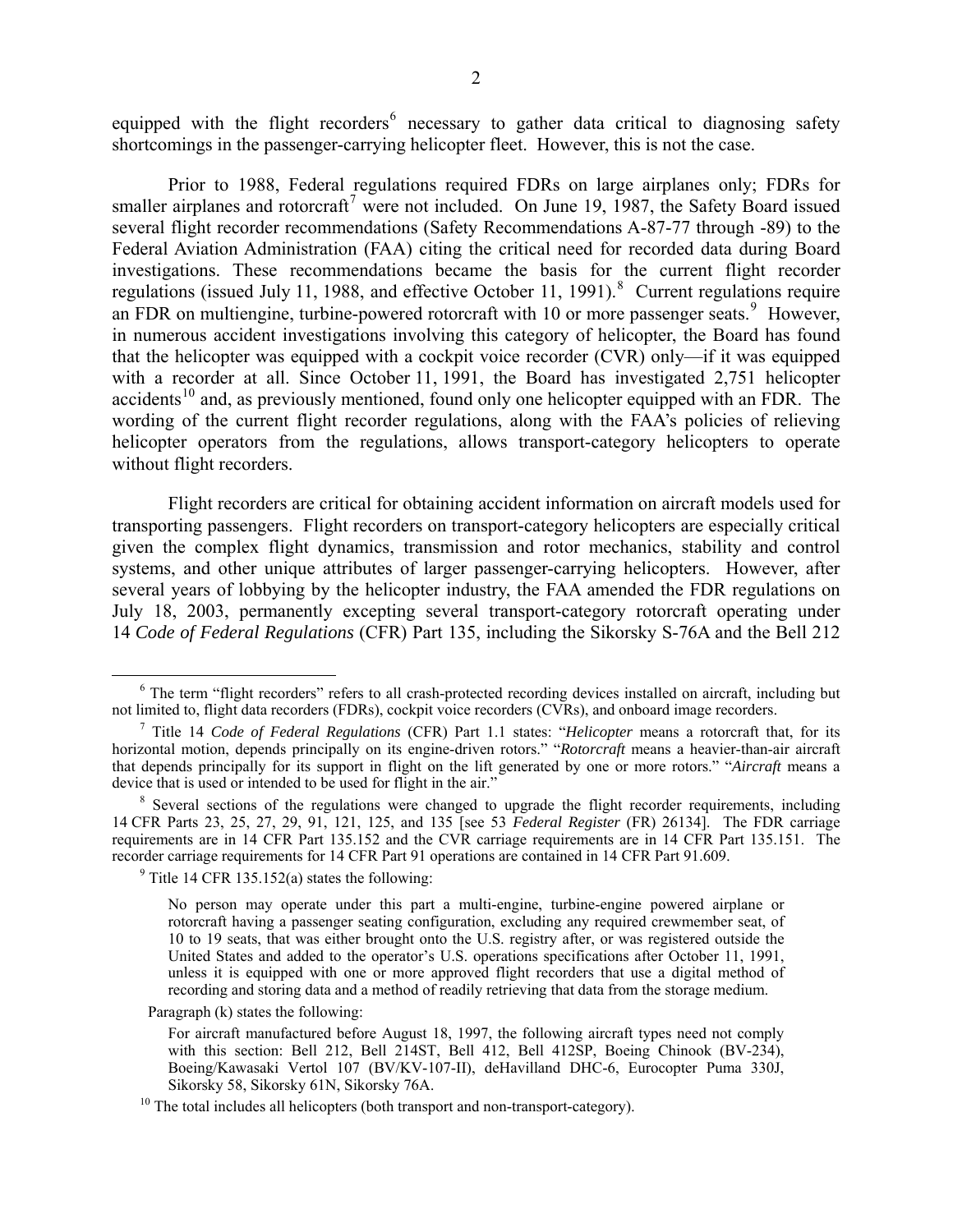helicopters.<sup>[11](#page-2-0)</sup> Of the 1,112 transport-category rotorcraft currently on the FAA's aircraft registry, one-third—about 378—have been granted permanent exceptions under the 2003 rule change and are therefore not required to be equipped with  $FDRs$ <sup>[12](#page-2-1)</sup>. The Safety Board is concerned that, by taking these actions, the FAA is not adequately addressing the need for flight recorders on board passenger-carrying helicopters and as a result, design and operational safety inadequacies may not be discovered due to the lack of recorded data.

The problem with the current flight recorder regulations lies in the passenger seating conditions stipulated for both CVR and FDR carriage requirements: aircraft with 6 or more passenger seats must be equipped with a  $CVR<sup>13</sup>$  $CVR<sup>13</sup>$  $CVR<sup>13</sup>$  and those with 10 or more passenger seats must be equipped with an FDR. The Safety Board made specific requests in the 1987 recommendation letter to require recorders on passenger-carrying aircraft per their certificated passenger capacity. However, the FAA chose language that avoided using certificated passenger capacity as part of the requirement, thereby allowing the requirements to be based on individual aircraft seating configuration. Although a particular helicopter model may have the capability for carrying 10 or more passengers, an individual helicopter can be customized to hold 9 or fewer passengers, thereby avoiding the FDR carriage requirement (and for 5 or fewer passengers, avoiding the CVR requirement, as well). As a result, aircraft that are designed to carry passengers are not always equipped with flight recorders. For instance, an accident involving an aircraft configured for 5 or fewer passengers can reveal safety issues that affect the same model aircraft that is configured for 10 or more passengers. Flight recorders play a critical role in identifying fleetwide safety deficiencies, regardless of the seating capacity of an individual helicopter. The S-76 series<sup>[14](#page-2-3)</sup> helicopter is a good case in point.

On the basis of its transport-category type certification, the S-76A/B/C model rotorcraft is certificated to carry 13 passengers. However, given the language of the regulation, an S-76 can be operated without any flight recorders—in both 14 CFR Part 91 and 135 operations. In fact, although the Safety Board has participated in 28 accident investigations involving the S-76 series helicopter since October 11, 1991 (9 of which resulted in fatalities),<sup>[15](#page-2-4)</sup> the Finnish S-76C helicopter is the only accident helicopter that was equipped with both an FDR and a CVR. Of the remaining investigations, only 7 helicopters had a CVR—that is, over 70 percent of the accident helicopters did not carry recorders of any kind. The Estonian accident investigation clearly shows the value of FDR data, which, in that case, revealed an airworthiness issue that affects all S-76s, not just those configured to carry 10 or more passengers, as stipulated in the Federal regulations.

<span id="page-2-0"></span><sup>&</sup>lt;sup>11</sup> See 68 FR 42932. Of the aircraft listed within 14 CFR Part 135.152, paragraph (k), all are rotorcraft, except the deHavilland DHC-6, which is an airplane.

<span id="page-2-1"></span><sup>&</sup>lt;sup>12</sup> For clarification, all rotorcraft from the exception list, 14 CFR Part 135.152(k), were incorporated into the tally, including all Boeing-Chinook models (BV-234 and BV-234LR), all Sikorsky S-58 variations (S-58T, S-58BT, S-58DT, S-58ET, S-58HT, S-58JT), and all models identified as "S-76," which were determined to be S-76A models through the manufacturer's records.

<sup>&</sup>lt;sup>13</sup> The CVR carriage requirement is contained in 14 CFR Part 135.151(a), which states the following:

No person may operate a multiengine, turbine-powered airplane or rotorcraft having a passenger seating configuration of six or more and for which two pilots are required by certification or operating rules unless it is equipped with an approved cockpit voice recorder.

<span id="page-2-4"></span><span id="page-2-3"></span><span id="page-2-2"></span><sup>&</sup>lt;sup>14</sup> The S-76 series helicopters include the following model designations: S-76, S-76A, S-76B, S-76C. Certain helicopters have had upgraded engines and are designated with a "+" or "++" (for example, S-76A++).

<sup>&</sup>lt;sup>15</sup> These accidents involved rotorcraft operating under 14 CFR Parts 91 and 135 and foreign operations.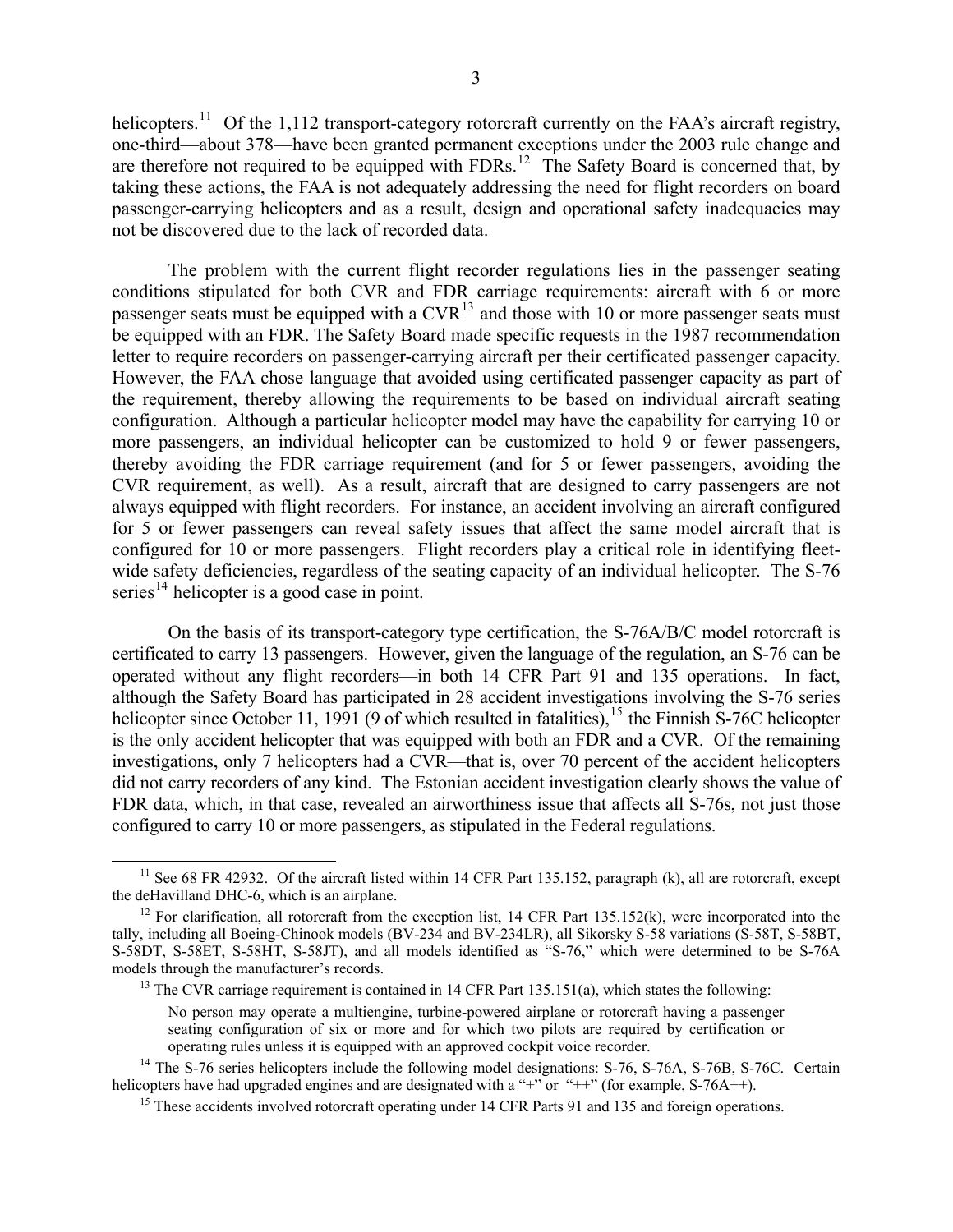The March 23, 2004, accident involving an S-76A++ helicopter operated by Era Aviation, N579EH, illustrates how the lack of recorders on accident helicopters has affected Safety Board investigations. The aircraft crashed into the Gulf of Mexico 30 minutes after departing Galveston, Texas,<sup>[16](#page-3-0)</sup> and the two crewmembers and eight passengers on board were killed. The helicopter carried no FDR—the FAA had exempted it from the FDR requirement—and the CVR had been installed incorrectly and failed to record the crew audio stations. The only recorded information was from the helicopter's cockpit area microphone channel, which, because of the high background noise level of the cockpit, was inadequate. Given the distance that the aircraft had traveled from Galveston, radar data were limited and did not include the final descent into the water. The lack of recorded data significantly hampered the investigation.

## **Flight Recorders on Helicopters**

The Safety Board has found that the FAA has been less than demanding in enforcing its helicopter recorder requirements, beginning in 1988 with the issuance of the final rule requiring recorders on certain rotorcraft. At that time, the FAA noted, "some of the most vigorous comments adverse to the proposed requirements were received from helicopter operators" who believed that "the potential costs for helicopter operators far exceeded any potential benefits to the overall aviation industry." For several years thereafter, helicopter operators submitted numerous requests for exemptions from the FDR carriage requirements. For example, in 1998, a petitioner requested exemption from 14 CFR Part 135.152 for his Bell 212, arguing that―

- The Safety Board had demonstrated little difficulty in determining the probable cause of helicopter accidents in the absence of an FDR.
- Installing FDRs in helicopters would not significantly improve safety because the presence of an FDR does not prevent accidents.
- FDRs did not necessarily increase the amount of information available to accident investigators and the same information could be derived from other sources.
- FAA's economic analysis of the FDR rule did not consider the unique characteristics of helicopters or the helicopter industry and the FAA admitted that the analysis was derived from airline-specific cost information.
- FDR retrofit costs for helicopters were inordinately high because most helicopters were not designed to accommodate FDRs and no engineering data existed to support FDR installation.

The first three points made by the petitioner are without merit and should have been refuted by the FAA. However, the FAA not only granted this exemption, its response (Exemption No. 6785 issued on June 12, 1998) became the basis for several helicopter operator exemptions that followed.

<span id="page-3-0"></span><sup>&</sup>lt;sup>16</sup> The Safety Board meeting to address this investigation is scheduled for March 7, 2006.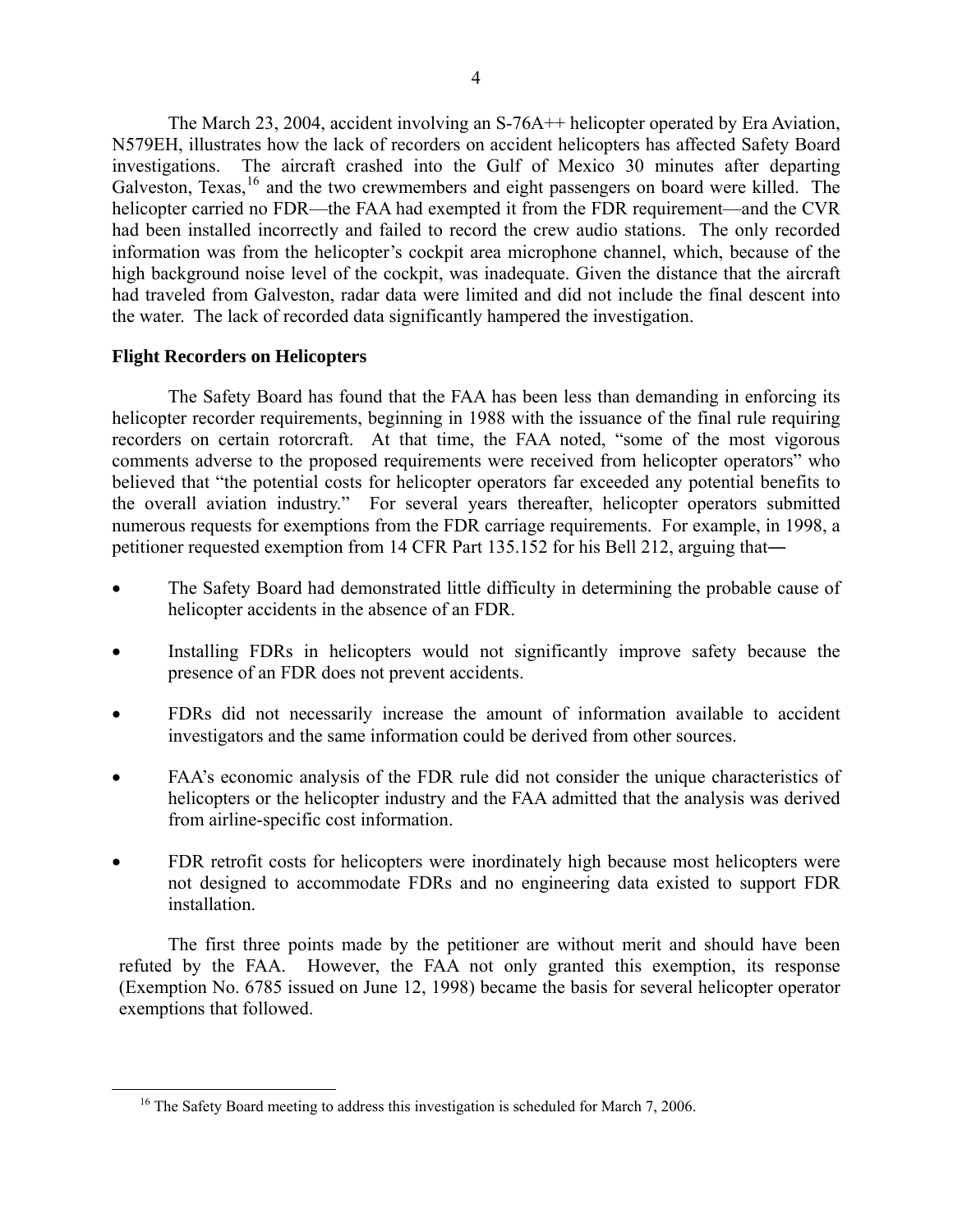This petitioner failed in several ways to understand the critical role of FDRs in accident investigations. More disturbingly, by granting the exemption and further using it as the basis for other exemptions, the FAA ignored the longstanding benefits of recorded data for aviation safety. (Contradicting themselves, the FAA is on record supporting the benefits of recorded data, as stated throughout the preambles to the flight recorder final rules issued in 1987 and 1988.<sup>[17](#page-4-0)</sup>) Undeniably, the amount and type of data available to an investigation can greatly affect the specificity of the probable cause. Additionally, the type of information obtained from an FDR is not available through any other means, despite the petitioner's contention that it is. It is extremely significant that the only accident helicopter FDR available to Safety Board investigators revealed crucial information that would otherwise have been unavailable.

An example of the FAA's lack of resolve in the face of strong industry pressure is the January 24, 2006, release of the Helicopter Emergency Medical Service (HEMS) fact sheet.<sup>[18](#page-4-1)</sup>

Flight Data Recorders are not required for HEMS operations. FDRs offer value in any accident investigation by providing information on aircraft system status, flight path and attitude. The weight and cost of FDR systems are factors. Research and development is required to determine the appropriate standards for FDR data and survivability in the helicopter environment, which typically involves substantially lower speeds and altitudes than airplanes. Funds are currently best invested in preventive training.

Although the FAA notes that FDRs offer critical information in an investigation, its statement that the helicopter environment "typically involves substantially lower speeds and altitudes than airplanes" implies that helicopter recorders require less-stringent survivability standards than currently imposed. However, the Safety Board has evidence that helicopters experience the same crash environment as airplanes. For example, on November 27, 1999, a Bell 212, N8144M, crashed near Philadelphia, Mississippi. The CVR on board that helicopter sustained significant heat damage from the crash, substantially damaging the recorder's memory boards. Although the CVR, an older solid-state model (Universal CVR30), was manufactured to an older survivability standard (FAA's TSO C-84) that was less stringent than the current standard for CVRs (TSO123a), the audio was retrieved from the individual memory modules after significant effort, and the data proved valuable in determining the operational events leading to the crash. Given this experience, the Safety Board notes that crash-protected flight recorders that meet current survivability standards will be more likely to withstand a helicopter crash and yield reliable flight data.

As for the FAA's statement that "funds are currently best invested in preventive training," the Safety Board maintains that preventive training is most beneficial when the circumstances of an accident can be fully ascertained, and the information provided by flight recorders is essential in obtaining an accurate picture of the complex events of a helicopter accident for subsequent use in that training. Training cannot address design deficiencies that have yet to be discovered.

<span id="page-4-1"></span><span id="page-4-0"></span><sup>&</sup>lt;sup>17</sup> For the issuance of the 1987 final rule, see 52 FR 9622, and for 1988 final rule, see 53 FR 26134.<br><sup>18</sup> Per the FAA's website: www.faa.gov/news/news\_story.cfm?contentKey=3803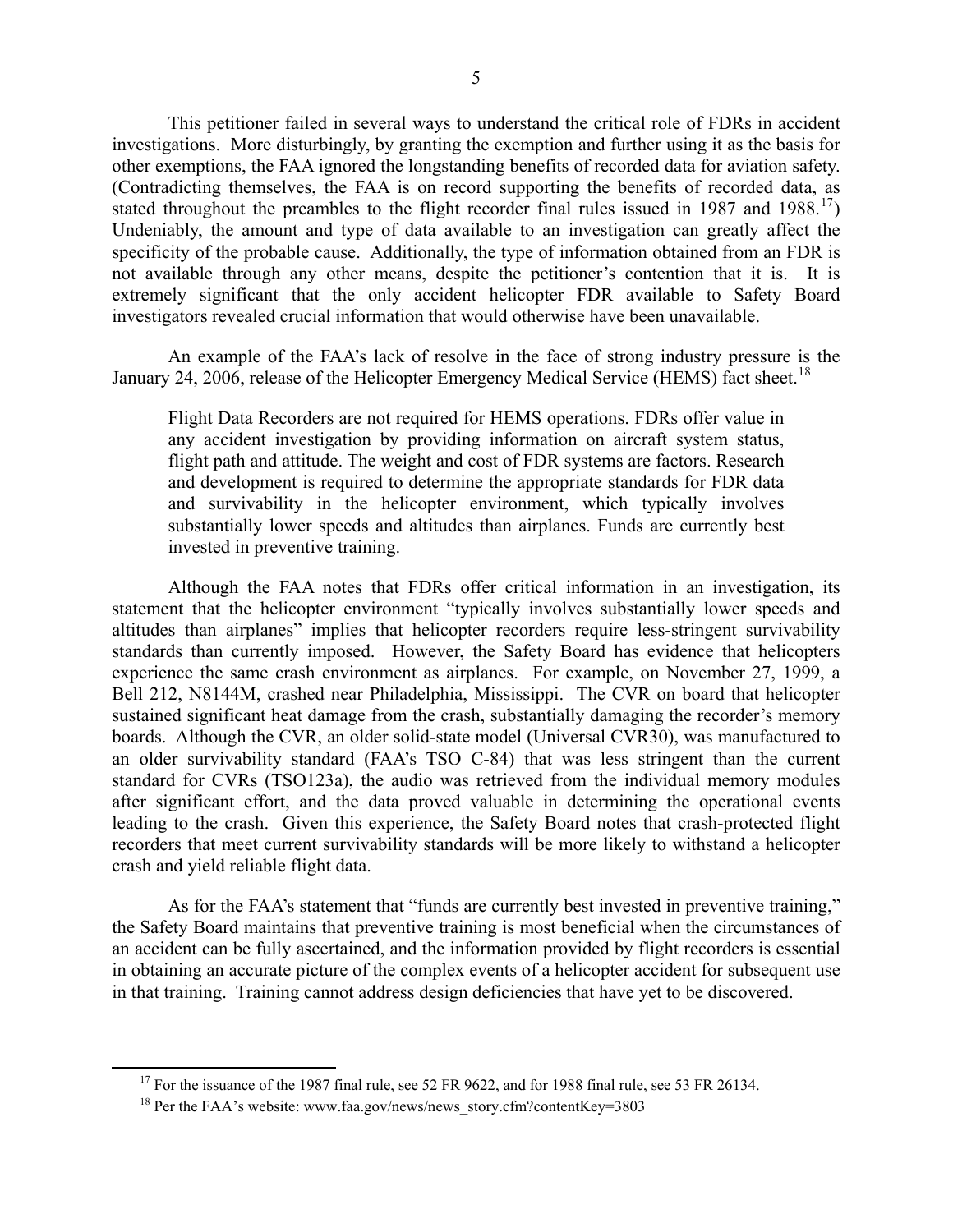#### **FDR Retrofit Costs**

The Safety Board acknowledges that the cost associated with retrofitting an aircraft with an FDR can be substantial. Nevertheless, the FAA has granted exemptions to helicopters with FAA-approved FDR supplemental type certifications (STCs)―Sikorsky Aircraft, for example, was issued an STC for an FDR installation on S-76A/B/C model helicopters in November 1991. With the availability of an STC for the S-76A, it is unclear why the FAA granted exemptions for the S-76A or put it on the exception list in the 2003 rule change; in any case, the cost associated with certifying an FDR for an S-76A retrofit was not the reason.

Additionally, helicopters in the United Kingdom and Europe, especially those operating in the North Sea, regularly operate with both a CVR and an FDR. Clearly, the retrofit costs were considered reasonable and the technical aspects of a retrofit were available to those operators, yet helicopter operators in the U.S. repeatedly claim that the technical capability of performing an FDR retrofit does not exist.<sup>[19](#page-5-0)</sup> However, since October 11, 1991 (the effective date of the FDR carriage requirements), all U.S.-operated multi-engine, turbine-powered rotorcraft designed to seat 10 or more passengers should have had the technical capability to be equipped with an FDR (either as an original installation or a retrofit).

Nevertheless, several options should be considered in evaluating the cost of retrofitting helicopters with FDRs, such as image recorders, combination flight data/cockpit voice recorder units, and units coupled with Health and Usage Monitoring Systems (HUMS). Image recorders, which are estimated to cost  $$10,000$ ,<sup>[20](#page-5-1)</sup> provide both parametric data from the aircraft instruments and operational information, such as environmental conditions. Recognizing their investigative and economic value on smaller aircraft, the Safety Board in 2003 issued recommendations to the FAA regarding the equipping of aircraft with image recorders (Safety Recommendations A-03-64 through -65). However, the Board notes that although an image recorder would provide investigators with valuable data (and operators with a less costly FDR substitute), large transport-category helicopters are highly complex, and onboard image recorders may not capture all of the critical information that is captured by an FDR.

Combination flight data/cockpit voice recorder units are another alternative to traditional stand-alone CVRs and FDRs; the data retrieved from the Estonian S-76 accident were recorded by a combination CVR/FDR single box recorder.<sup>[21](#page-5-2)</sup> Although the Safety Board has supported the FAA's longstanding policy advising operators to carry separate CVR and FDR units on their airplanes, $^{22}$  $^{22}$  $^{22}$  a single combination CVR/FDR unit may be better suited to helicopters due to weight and space restrictions. A single combination unit may also require less maintenance than separate recorders, reducing the overall cost still more. The Safety Board notes that the FAA

<span id="page-5-0"></span><sup>&</sup>lt;sup>19</sup> For example, Exemption No. 6785 and every helicopter exemption granted thereafter that referenced Exemption No. 6785.

<span id="page-5-1"></span> $20$  Physical Optics Corporation, which was contracted to install its image recorders on U.S military aircraft, made this statement at the Safety Board's Aviation Image Recording Public Hearing (held July 27-28, 2004, at Safety Board Headquarters in Washington, D.C.).

<span id="page-5-2"></span><sup>&</sup>lt;sup>21</sup> The European regulations are specifically intended solely for helicopter operations and allow for a combination CVR/FDR unit. Reference JAR-OPS 3.700, 3.705, 3.715, 3.720.

<span id="page-5-3"></span><sup>&</sup>lt;sup>22</sup> From the FAA's Advisory Circular on the airworthiness and operational approval of digital flight data recorder systems, issued October 5, 1999 (AC 20-141).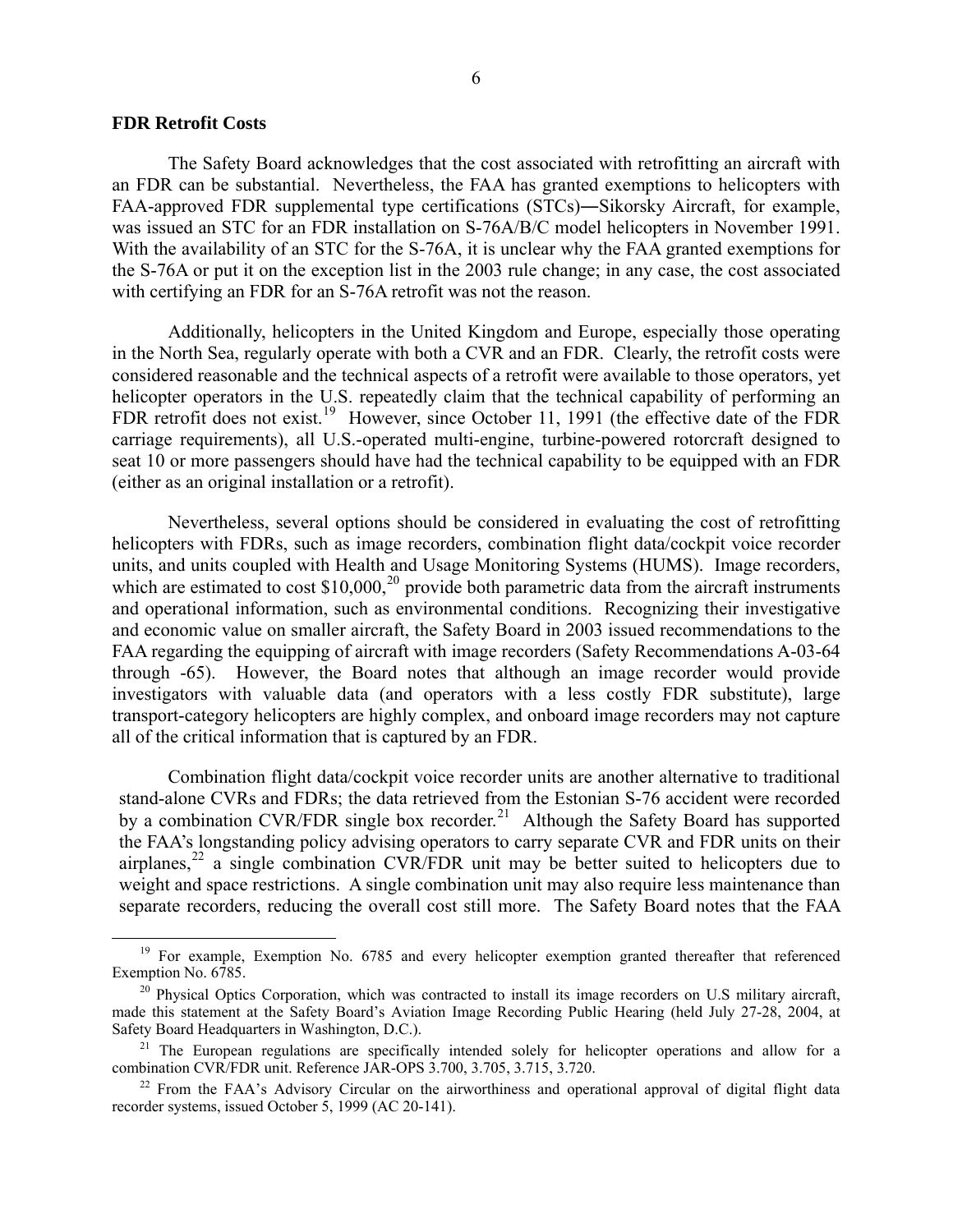issued a notice of proposed rulemaking (NPRM) on February 28, 2005,<sup>[23](#page-6-0)</sup> which provided for rotorcraft to be equipped with a single CVR/FDR combination unit (if it was required to be equipped with both) for 14 CFR Part 91 and 135 operations. The Safety Board supports the use of a single combination CVR/FDR unit for all rotorcraft operations.

Further, many helicopters operate with HUMS, which comprises a combination of sensors, data acquisition technology, and software algorithms—both on board and ground-based.<sup>[24](#page-6-1)</sup> In general, HUMS information is used to monitor helicopter vibration to help detect mechanical failures, which can reduce maintenance costs and improve safety. Most of the sensors used in HUMS could also be used in an FDR system, and the cost of installing an FDR on a helicopter with HUMS would be significantly lower if the FDR were coupled to the HUMS. (Manufacturers often sell FDRs as supplements to the HUMS.) Given these options for capturing critical accident data, the cost of retrofitting helicopters with crash-protected recorders is likely to be far less than the industry has claimed.

### **FAA Actions Regarding FDRs on Airplanes vs. Helicopters**

The Safety Board recognizes that the FAA has shown its general support for FDRs on passenger-carrying aircraft by increasing the stringency of FDR requirements over the past 19 years through a series of regulation changes. However, the FAA has historically been less exacting about FDR use in helicopter operations. For example, on June 11, 2001, Era Aviation petitioned the FAA to exempt two of its recently imported S-76A helicopters, including the accident helicopter, N579EH, from 14 CFR Part 135.152. In seeking relief, the letter noted several previous exemptions and stated that Era operated 37 other rotorcraft with a passenger-seating configuration of 10–19 seats without FDRs installed. Using this rationale to exempt the two additional helicopters is troubling because the STC that was available for the S-76A would have reduced the FDR retrofit cost (especially if the retrofit cost were spread over several aircraft). However, the FAA granted the exemption in August  $2001$ ,<sup>[25](#page-6-2)</sup> remarking that the request did not differ in circumstances from those of the petitioner of Exemption No. 6785 (for a Bell 212). The FAA further stated that exempting certain helicopters from the FDR requirement "would not adversely affect safety." The Era accident investigation, which has been hampered by the absence of FDR data, proves otherwise.

In contrast, the FAA's response to airplane operators has not been as generous. In June 2005, in response to a petitioner seeking relief from installing an FDR on an imported airplane (a CASA 212),<sup>[26](#page-6-3)</sup> the FAA chastised the petitioner, stating that the regulation from which the petitioner sought relief "has been on the books for 17 years, so it cannot claim it did not have notice of the requirement…. The petitioner knowingly made the decision to import an aircraft that would be prohibitively expensive to bring to current Part 135 operational standards…." The FAA also stated that the intent of 14 CFR Part 135.152 was that "the FAA, with the significant

<span id="page-6-0"></span><sup>&</sup>lt;sup>23</sup> See 70 FR 9752; Regulatory Docket No. FAA-2005-20245. The Safety Board commented on the NPRM on April 29, 2005.<br><sup>24</sup> In June 1999, the United Kingdom mandated HUMS for transport-category rotorcraft seating nine or more

<span id="page-6-3"></span><span id="page-6-2"></span><span id="page-6-1"></span>passengers.<br><sup>25</sup> Exemption No. 7605 to Era Aviation; Regulatory Docket No. FAA-2001-10007

<sup>26</sup> Exemption No. 8584; Regulatory Docket No. FAA-2005-21652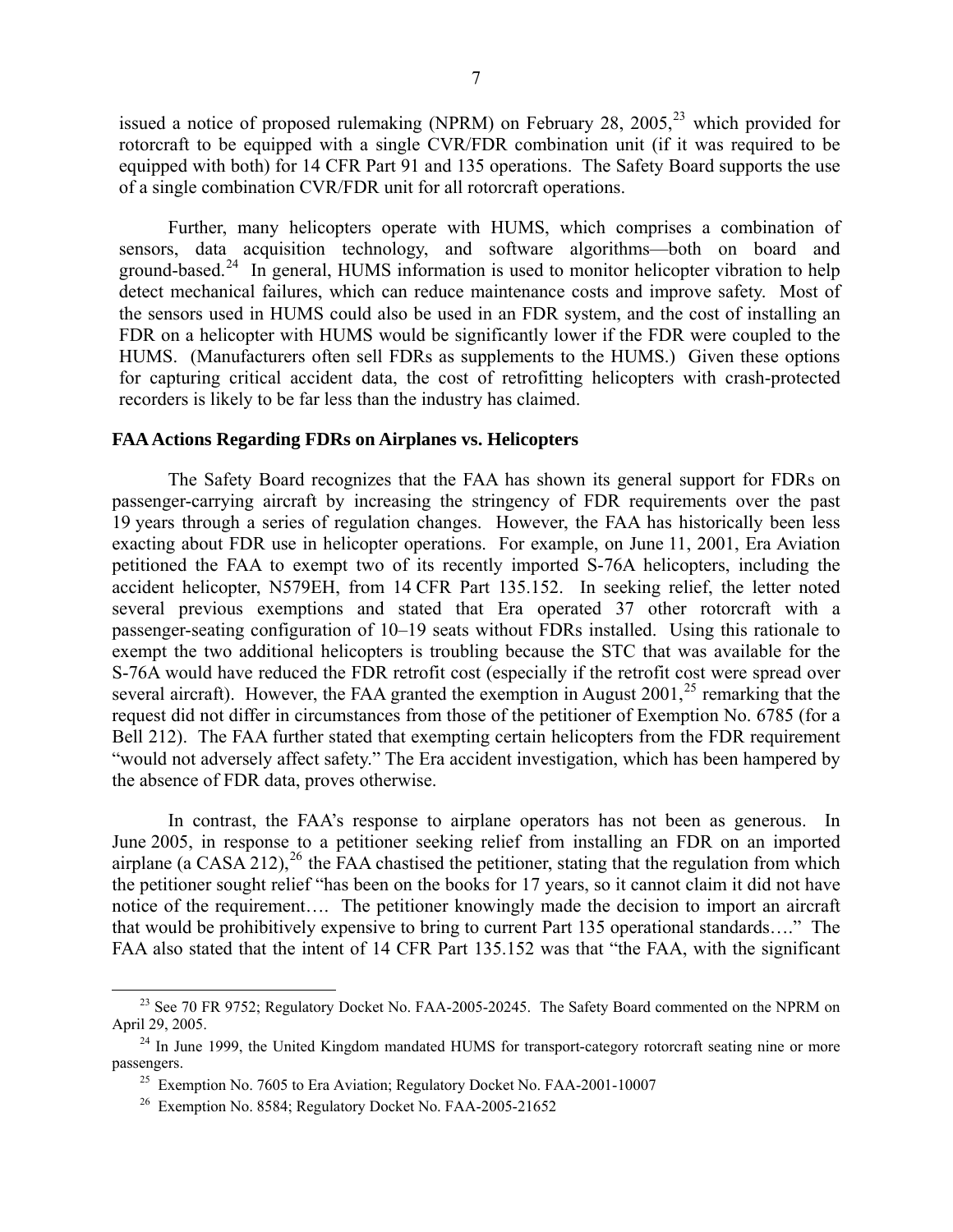support of the National Transportation Safety Board, was seeking to halt the importation of old aircraft that did not have flight recorders." Notably, Era Aviation made its request to exempt its imported S-76A in May 2001—only 4 years earlier, when 14 CFR part 135.152 had been "on the books" for 13 years—but the FAA's response to Era Aviation was not nearly as critical.

European regulators have approached the issue of FDRs on helicopters differently from the FAA. Rather than grouping helicopter and airplane flight recorder operational requirements together, European regulators separate the two, recognizing that helicopters have unique operational and airworthiness requirements, and that the costs associated with these requirements differ vastly from those of airplanes or airlines. In contrast, the FAA incorporated the operational helicopter requirements into the flight recorder regulations that were originally intended for large airplane and airline operations. As a result, the FAA encountered serious opposition from the helicopter industry upon the rule's issuance, and reacted by issuing exemptions and making them permanent with the 2003 regulation change.

The overall need for data during accident investigations is perhaps even greater for helicopters than it is for airplanes. The flight dynamics and flight control systems for helicopters are orders of magnitude more complicated than that of many of the smaller transport-category airplanes, and reconstructing the accident sequence without a recorder is more problematic. It is highly likely that safety deficiencies have gone unnoticed due to the lack of recorded data.

## **Impact of the 2003 Flight Recorder Rule Change**

The Safety Board notes that the FAA did not provide an opportunity for comment on the 2003 FDR rule change regarding the rotorcraft exceptions to the FDR requirement in 14 CFR 135.152. <sup>[27](#page-7-0)</sup> The Safety Board now offers its comments on the impact of the rule change on its investigations, using two of the excepted-status rotorcraft as examples. Under the revised rule, neither of these helicopter models is required to carry an FDR.

- For the S-76A:
	- o Current number of aircraft on the FAA registry: 95
	- o The Safety Board has participated in a total of 44 accident investigations; 11 (or 25 percent) included fatalities.
	- o Since the inception of the FDR carriage requirements in October 11, 1991, 17 accidents have occurred, 7 of which (or over 40 percent) were fatal.
- For the Bell  $212$ 
	- o Current number of aircraft on the FAA registry: 106

<span id="page-7-0"></span><sup>&</sup>lt;sup>27</sup> The Safety Board provided comments (on October 15, 2001, and June 13, 2003) for the Airbus/Boeing 14 CFR Part 121 FDR parameter accuracy issues, which comprised the bulk of the 2003 rule change (see 68 FR 42932), but the FAA did not provide prior notice that the rotorcraft exceptions would be specifically included in the July 18, 2003 final rule (which was issued without comment); Regulatory Docket Nos. FAA-2003-15682 and FAA-2001-10428.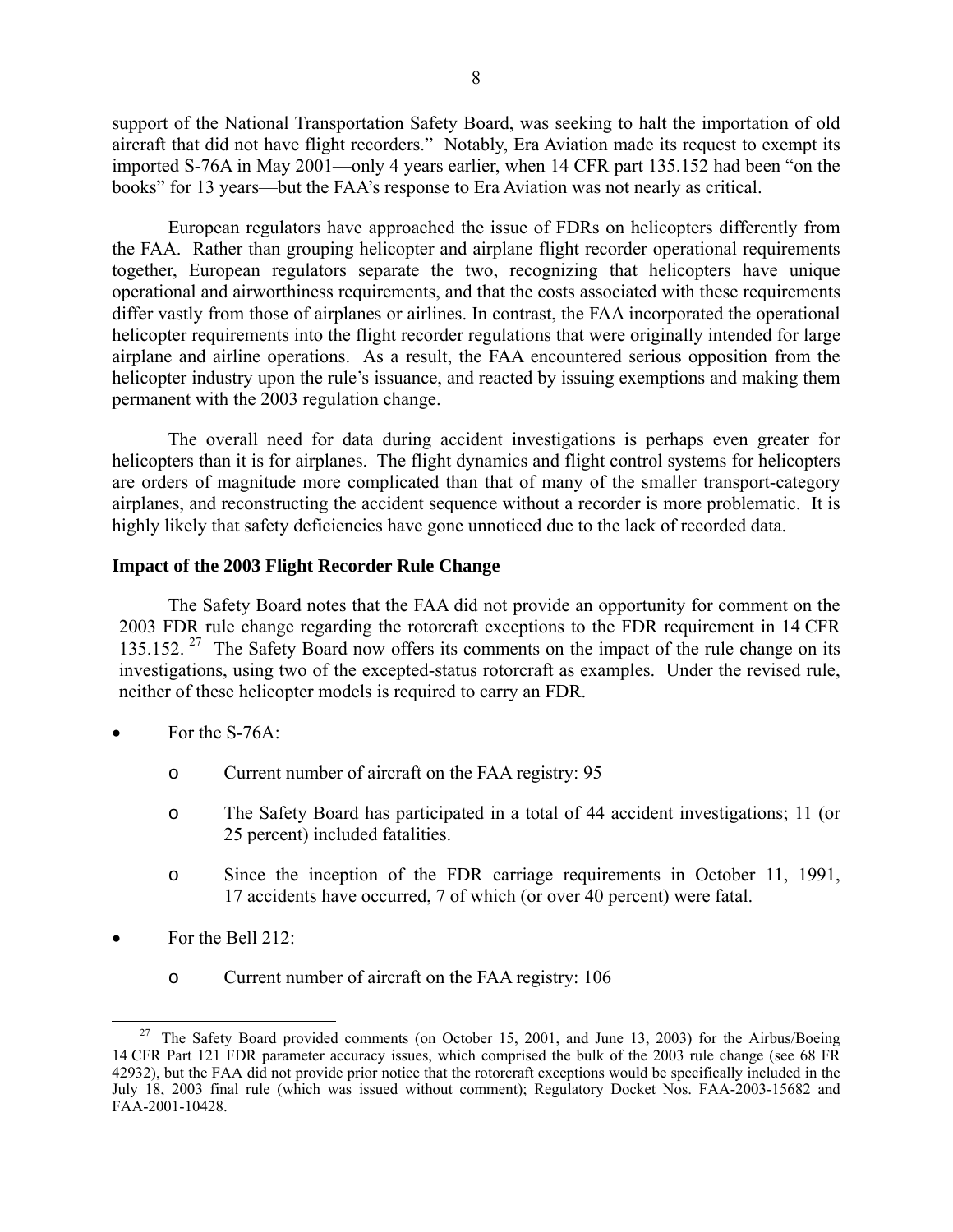- o The Safety Board has participated in a total of 40 accident investigations; 19 (or nearly 50 percent) included fatalities.
- o Since the inception of the FDR carriage requirements in October 11, 1991, 24 accidents have occurred, 8 of which (or about 33 percent) were fatal.

These statistics are alarming because the accident rate since 1991 might have been significantly reduced had these model aircraft been equipped with FDRs. Since October 11, 1991, the Safety Board has investigated 176 accidents involving transport-category helicopters and, as stated previously, has found only one instance in which an FDR was on board the accident helicopter—and that was a foreign-registered aircraft. Additionally, 71 accidents (or over 40 percent of the transport-category helicopter accidents) have involved helicopters that were included in the 14 CFR Part 135.152(k) exception list. By granting permanent exception status to several helicopter models, the FAA has compromised the safety of helicopter passengers by removing the opportunity to acquire valuable performance data during accident investigations.

Although the FAA attempted to recognize the critical need for flight recorders in 1988, the current regulations are inadequate. The Safety Board has learned through its involvement with the Estonian investigation of the Finnish S-76C+ helicopter that data recorded on board transport-category rotorcraft are extremely important. The Safety Board therefore recommends the following to the FAA:

Require all rotorcraft operating under 14 *Code of Federal Regulations* Parts 91 and 135 with a transport-category certification to be equipped with a cockpit voice recorder (CVR) and a flight data recorder (FDR). For those transport-category rotorcraft manufactured before October 11, 1991, require a CVR and an FDR or an onboard cockpit image recorder with the capability of recording cockpit audio, crew communications, and aircraft parametric data.  $(A-06-17)$ 

Do not permit exemptions or exceptions to the flight recorder regulations that allow transport-category rotorcraft to operate without flight recorders, and withdraw the current exemptions and exceptions that allow transport-category rotorcraft to operate without flight recorders. (A-06-18)

In your response to the recommendations in this letter, please refer to Safety Recommendations A-06-17 and A-06-18.

Acting Chairman ROSENKER and Members ENGLEMAN CONNORS, HERSMAN, and HIGGINS concurred in these recommendations.

By:

*[Original Signed]*

Mark V. Rosenker Acting Chairman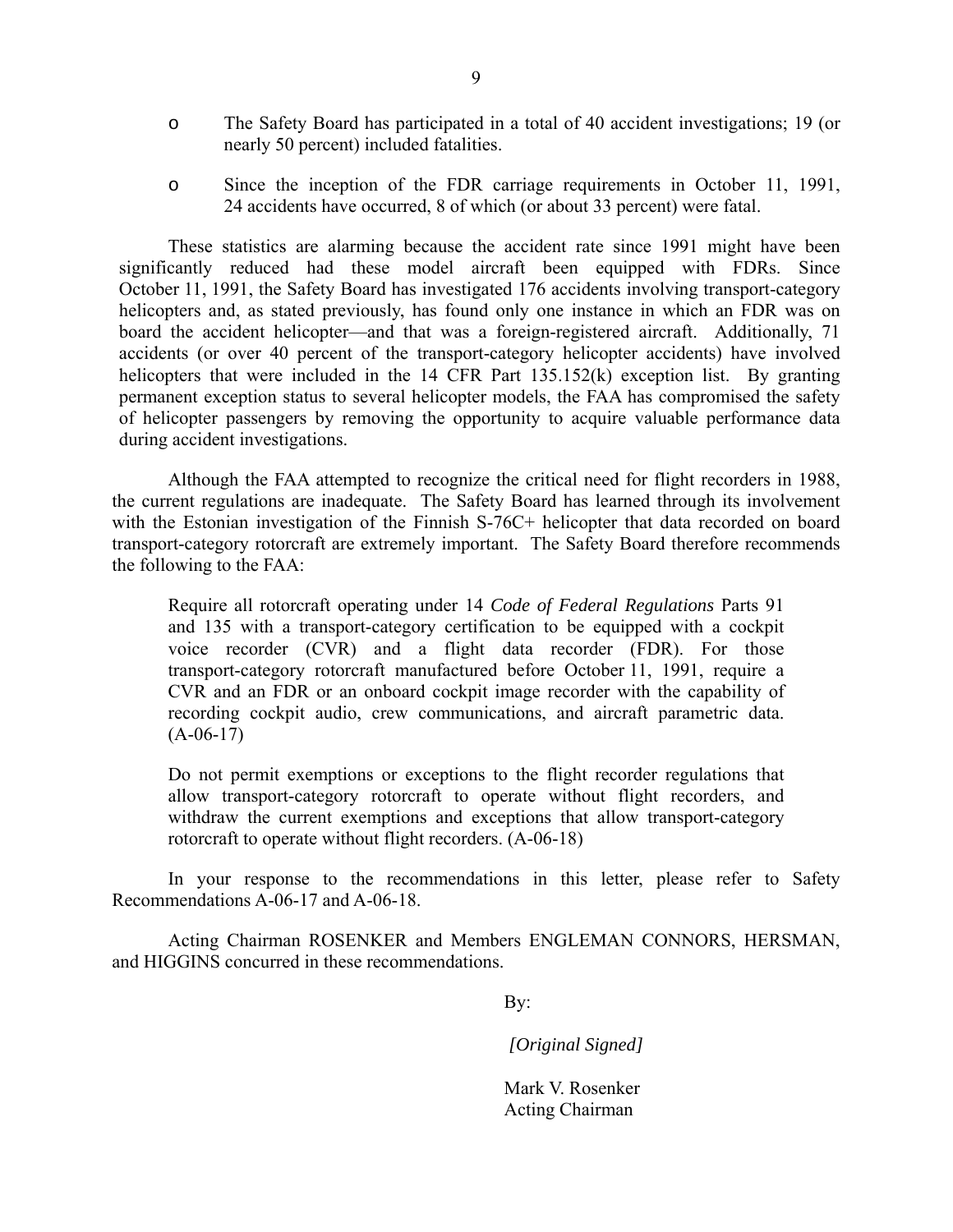Safety Recommendation Reiteration List

| <b>SR</b> | Reiteration | Report | Report     | Accident            | Accident | Accident     | Accident  |
|-----------|-------------|--------|------------|---------------------|----------|--------------|-----------|
| Number    | Number      | Number | Date       | Description         | City     | <b>State</b> | Date      |
| $A-06-$   |             | AAR-   | 10/27/2009 | Crash               | District | <b>MD</b>    | 9/27/2008 |
| 017       |             | 09-07  |            | During              | Heights  |              |           |
|           |             |        |            | Approach to         |          |              |           |
|           |             |        |            | Landing of          |          |              |           |
|           |             |        |            | Maryland            |          |              |           |
|           |             |        |            | <b>State Police</b> |          |              |           |
|           |             |        |            | Aerospatiale        |          |              |           |
|           |             |        |            | SA365N1,            |          |              |           |
|           |             |        |            | N92MD               |          |              |           |
|           |             |        |            |                     |          |              |           |
|           |             |        |            |                     |          |              |           |
|           |             |        |            |                     |          |              |           |
|           |             |        |            |                     |          |              |           |
|           |             |        |            |                     |          |              |           |